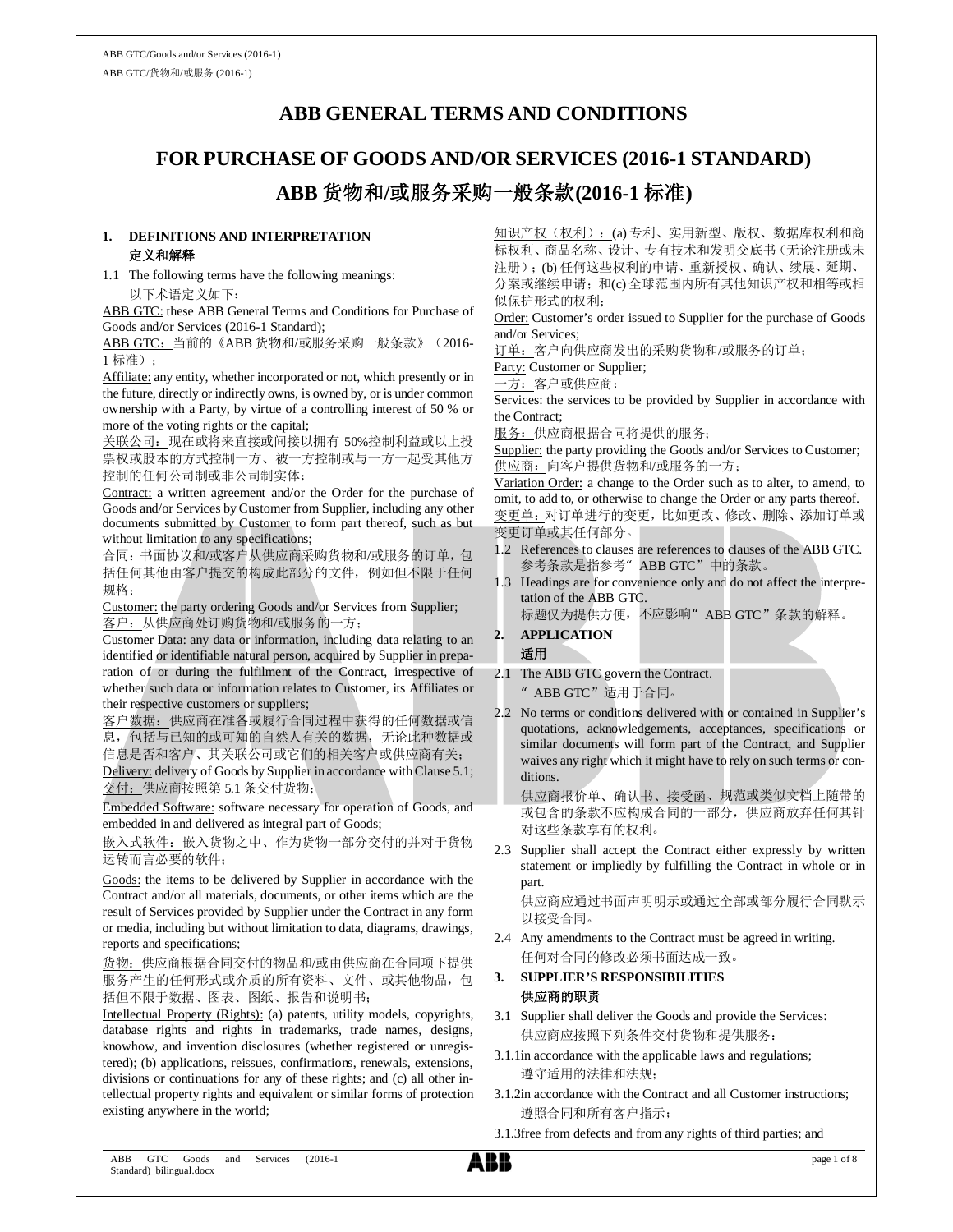ABB GTC/Goods and/or Services (2016-1) ABB GTC/货物和/或服务 (2016-1)

没有瑕疵并且不存在第三方的任何权利;和

3.1.4fit for any particular purpose specified in the Contract or, in absence thereof, fit for the purposes for which such Goods and/or Services would ordinarily be used.

适合于合同中载明的任何特别目的,如未载明,则适合于货 物和/或服务的通常使用目的。

3.2 Supplier shall ensure that the Goods are packed according to industry standards and in a manner adequate to preserve and protect the Goods.

供应商应确保货物根据行业标准和以足以保存和保护货物的 方式包装。

3.3 Customer may issue Variation Orders to Supplier, and Supplier shall carry out such Variation Orders. If any Variation Order cause an increase or decrease in the cost of, or the time required for the performance of, any Services or Goods, an equitable adjustment shall be made in the purchase price or Delivery schedule, or both, in writing. Any Supplier claim for adjustment under this Clause will be deemed waived unless asserted within thirty calendar (30) days from Supplier's receipt of the Variation Order. Variation Orders requested by Supplier only become effective after written confirmation by Customer.

客户可向供应商下达变更单,且供应商应履行此种变更单。 如果变更单构成任何服务或货物的费用或履行时间的增加或 减少,应通过书面形式对采购价格或交付时间表、或二者进 行公平的调整。除非供应商自收到变更单起三十(30)个日 历日内主张,否则供应商将被视为放弃任何在此条款下对调 整的要求。供应商要求的变更单仅在由客户书面确认后才有 效。

3.4 Supplier must not suspend or delay the Delivery of any Goods or the provision of any Services.

供应商不得推迟或延迟任何货物的交付或服务的提供。

3.5 Supplier assumes full and exclusive responsibility for any occupational accident or disease occurred to its employees and its subcontractors in relation to the provision of the Goods and/or Services.

供应商对其员工和其分包商发生的与提供货物和/或服务有 关的任何职业事故或疾病承担完全的排他性的责任。

3.6 Supplier is solely and exclusively responsible for any claims and/or lawsuits filed by its employees and/or subcontractors, and shall, without any limitations, defend, indemnify and hold Customer harmless from and against any claim, proceeding, action, fine, loss, cost, damages and expenses arising out of or relating to any such claims and/or lawsuits, and any noncompliance with legislation, regulations, codes of practice, guidance and other requirements of any relevant government or governmental agency applicable to Supplier, its employees or subcontractors. Supplier undertakes to appear in court at its own cost if requested by Customer, acknowledging its status as sole and exclusive employer, and to provide Customer with all requested documentation and information necessary to ensure proper legal defence of Customer in court. The preceding sentence does not apply if the liability or damage was caused by Customer's gross negligence or intentional act.

供应商单独及排他性地对由其员工和/或分包商提起的任何 索赔和/或诉讼负责,且应无限制地为客户辩护、赔偿客户并 使客户免受由任何此种索赔和/或诉讼,和任何违反法律、法 规、规范、指引和其他任何适用于供应商、其员工或分包商 的相关政府或政府机构的要求而导致或与其有关的任何索赔、 诉讼、行动、罚款、损失、费用、损害和支出。供应商承诺, 如客户要求,其会自担费用出庭,并承认其单独和排他性的 雇主身份,并向客户提供保证能使客户在法庭中有适当的法

律辩护的所有所需文件和信息。如果损失责任是由客户重大 过失或故意行为导致,那么前述承诺不适用。

3.7 Customer is authorized to make any payments due to Supplier's employees and subcontractors performing Services, or providing Goods under the Contract, in order to avoid lawsuits, liens or encumbrances. Such payments may be made through withholding Supplier's credits, offsetting or in any other way. Supplier shall provide any support requested by Customer with regard to such payments and indemnify Customer for any payments made.

为避免诉讼、留置或抵押,客户被授权向合同项下履行服务 或提供货物的供应商的员工和分包商支付任何到期款项。此 种付款通过扣除给予供应商的信用额度、抵消或任何其他方 式来进行。供应商应应客户要求提供关于此种付款所需的任 何支持且对客户进行补偿。

#### **4. PAYMENT, INVOICING**

#### 付款、开票

4.1 In consideration of the Goods delivered and/or the Services provided by Supplier in accordance with the Contract, Customer shall pay to Supplier the purchase price stated in the Contract provided the invoice fulfils the requirements defined in the Contract.

作为供应商按照合同交付货物和/或提供服务的对价,客户应 向供应商支付合同中载明的采购价格,前提是发票满足合同 中的要求。

4.2 Supplier shall submit invoices in an auditable form, complying with applicable laws, generally accepted accounting principles and the specific Customer requirements, containing the following minimum information: Supplier name, address and reference person including contact details; invoice date; invoice number; Order number and Supplier number; address of Customer; quantity; specification of Goods and/or Services; price (total amount invoiced); currency; tax or VAT amount; tax or VAT number; Authorized Economic Operator and/or Approved Exporter Authorization number and/or other customs identification number, if applicable; payment terms as agreed.

供应商应遵照适用的法律、通用会计准则和客户的具体要求 提交可供审计的发票,并至少包含下列信息: 供应商名称、 地址和联系人包括详细联系信息;发票日期;发票号码;订 单号码和供应商编号;客户地址;数量;货物和/或服务规格; 价格(开票总价);货币;税款或增值税金额;税号或增值税 编号;认证经营者和/或经批准的出口商授权号和/或其他海关 识别码,如适用;约定的支付条件。

4.3 Invoices must be sent to the billing address specified in the Contract.

发票必须发送至合同中载明的账单地址。

- 4.4 Customer will reimburse expenses only at cost and to the extent agreed in writing.
	- 客户仅将针对成本价以及书面约定的价格支付费用。
- 4.5 Services charged on the basis of hourly rates require written confirmation of Supplier's time sheets by Customer. Supplier shall submit such time sheets to Customer for confirmation as may be instructed by Customer but latest together with any related invoice. Confirmation of time sheets cannot be construed as acknowledgement of any claims. Customer is not obliged to pay invoices based on time sheets which are not confirmed by Customer in writing.

以小时收费的服务需要客户书面确认供应商的工时表。供应 商应按照客户指示向客户提交此种工时表以供确认,但最迟 应与任何相关发票一同提交。对工时表的确认不被解释为对 任何索赔的确认。客户没有义务对未经客户书面确认的工时 表进行结账。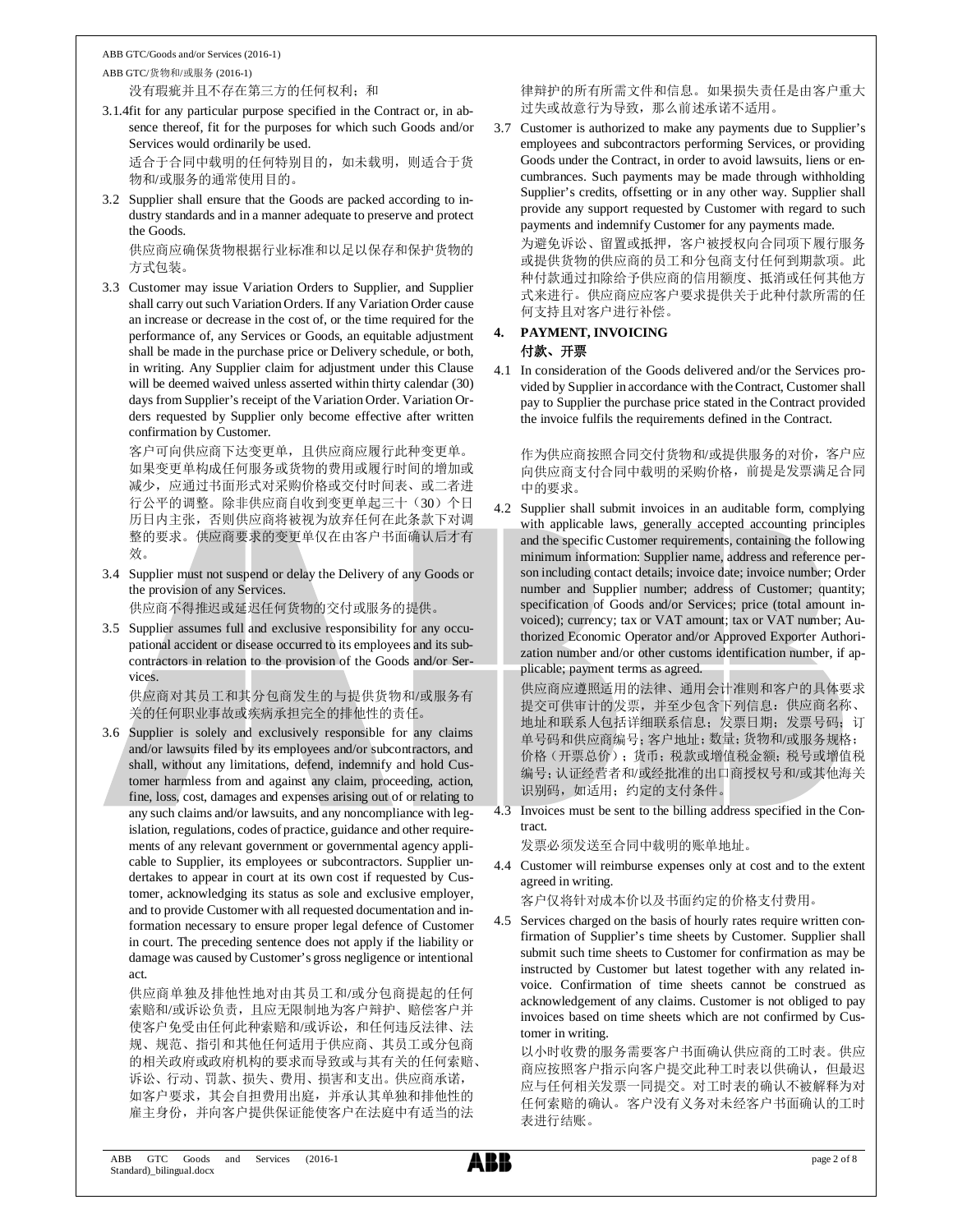ABB GTC/Goods and/or Services (2016-1) ABB GTC/货物和/或服务 (2016-1)

4.6 Customer reserves the right to set off or withhold payment for Goods and/or Services not provided in accordance with the Contract.

客户有权抵销,或客户有权扣减未遵照合同规定所供货物和/ 或服务的款项。

- **5. DELIVERY, PERFORMANCE OF SERVICES** 交付,履行服务
- 5.1 Unless agreed otherwise in the Contract, the Goods shall be delivered in accordance with INCOTERMS 2010 FCA, to the place defined in the Contract or, if no such place has been defined, to Customer's place of business.

除非合同中另有约定,货物应根据《国际贸易术语解释通则 2010》FCA术语交付至合同中载明的地点,如未载明该地点, 应交付至客户营业地点。

5.2 The Services shall be provided at the place specified in the Contract or, if no such place has been specified, at Customer's place of business.

应在合同中载明的地点提供服务,如未载明该地点,应在客 户营业地点提供该服务。

5.3 Supplier shall provide no later than at the time of acceptance of the Contract the following minimum information: number of packages and contents, the customs tariff numbers of the country of consignment, and the countries of origin for all Goods. For controlled Goods, the relevant national export control numbers must be indicated and, if the Goods and/or Services are subject to U.S. export regulations, the U.S. Export Control Classification Numbers (ECCN) or classification numbers of the International Traffic in Arms Regulations (ITAR) must be specified. Proofs of preferential origin as well as conformity declarations and marks of the country of consignment or destination are to be submitted without being requested; certificates of origin upon request. Supplier shall state the Order number on all invoices (in particular but not limited to commercial, pro forma or customs invoices).

供应商应不迟于在接受合同时至少提供以下信息:包裹数量 和容量、起运国的海关关税号,所有货物的来源国。对于受 监管的货物,必须注明相关的国家出口控制号,如果货物和/ 或服务须遵守美国出口法律,必须注明《美国出口控制分类 编号》(ECCN)或《国际武器贸易条例》(ITAR) 分类号。无需 要求,应提交优惠原产地证明、合规申报和起运国或目的国 标志;一经要求,提交原产地证明。供应商应在所有发票上 注明订单编号(特别是但不限于商业、形式或海关发票)。

5.4 The Goods shall be delivered, and Services shall be provided during Customer's business hours unless otherwise requested by Customer.

除非客户另有要求,否则应在客户的营业时间内交付货物, 提供服务。

5.5 Upon Delivery, Supplier (or its appointed carrier) shall provide Customer a delivery note and any other required export and import documents not mentioned in Clause 5.3. If Customer has approved partial delivery, such delivery note shall also include the outstanding balance.

交付时,供应商(或其指定承运人)应向客户提供交货单和 任何第 5.3 条中未提及的其他所需的出口和进口文件。如果 客户批准部分交付,则交货单应包含剩余未交付的数量信息。

5.6 Ownership of the Goods passes to Customer at Delivery. To the extent that the Goods contain Embedded Software, ownership of such Embedded Software will not pass to Customer, but Supplier shall grant, or – as applicable – shall procure that the third party owner grants, Customer and all users a worldwide, irrevocable, perpetual, transferable, non-exclusive, royalty-free right to use the Embedded Software as integral part of such Goods and/or for servicing either of them.

货物的所有权在交付时转移给客户。如果货物包含嵌入式软 件,相关嵌入式软件的所有权不转移给客户,但是对于作为 货物一部分和/或服务于其中任一的嵌入式软件,供应商应授 权或应使第三方所有者授权(如适用)客户和所有用户全球 性的、不可撤消的、永久性的、可转让的、非排他性的、免使 用费的使用嵌入式软件的权利。

#### **6. ACCEPTANCE**

#### 验收

6.1 Delivery of Goods or provision of Services may not be deemed to be acceptance of such Goods or Services by Customer. Customer shall have reasonable time to inspect or test the Goods and/or Services and to report any defects to Supplier. If a defect in the Goods and/or Services was not reasonably detectable during the inspection, Customer shall have reasonable time to provide notice of such defect after it has become apparent and/or to reject the Goods/Services.

交付货物或提供服务不应被视为客户接受此种货物或服务。 客户应有合理时间检验或测试货物和/或服务和向供应商报 告任何瑕疵。如果货物和/或服务的瑕疵无法在检验中被合理 察觉,则在该瑕疵变得明显之后客户应有合理时间就此种瑕 疵发出通知和/或拒绝货物和/或服务。

6.2 The Parties may agree on a certain acceptance procedure, in which case acceptance will be subject to Customer's written acceptance statement. Supplier shall inform Customer in writing within a reasonable time period in advance when the Goods and/or Services are ready for acceptance.

双方可以约定某种验收程序,客户发出书面验收声明视为接 受。供应商应在合理时间内就货物和/或服务可供验收的时间 事先书面通知客户。

- 6.3 Customer may enforce any remedy defined in the Contract for any rejected Goods or Services. 客户可以针对任何被拒绝的货物或服务采取合同中载明的任 何救济。
- **7. DELAY** 延迟

If the Delivery of Goods or the provision of Services does not comply with the agreed date(s), Customer may:

如果交付的货物或提供的服务未遵守约定的日期,客户可以:

- 7.1 terminate the Contract in whole or in part; 全部或部分终止合同;
- 7.2 refuse any subsequent delivery of the Goods or provision of the Services;

拒绝任何后续交付的货物或提供的服务;

7.3 recover from Supplier any expenses reasonably incurred by Customer in obtaining the Goods and/or Services in substitution from another supplier;

要求供应商赔偿客户从其他供应商处获得替代货物和/或服 务合理产生的任何费用;

7.4 claim damages for any cost, loss, expenses and liquidated damages incurred by Customer which are attributable to Supplier's delay; and 就可归因于供应商延迟的任何成本、损失、费用和违约金进

行索赔;和

7.5 claim liquidated damages as agreed in the Contract. 按合同约定要求违约金。

#### **8. WARRANTY AND REMEDIES** 质保和救济

8.1 Supplier warrants that the Goods and/or Services comply with the Contract, including but without limitation to Supplier's responsibilities as defined in Clause 3.1.

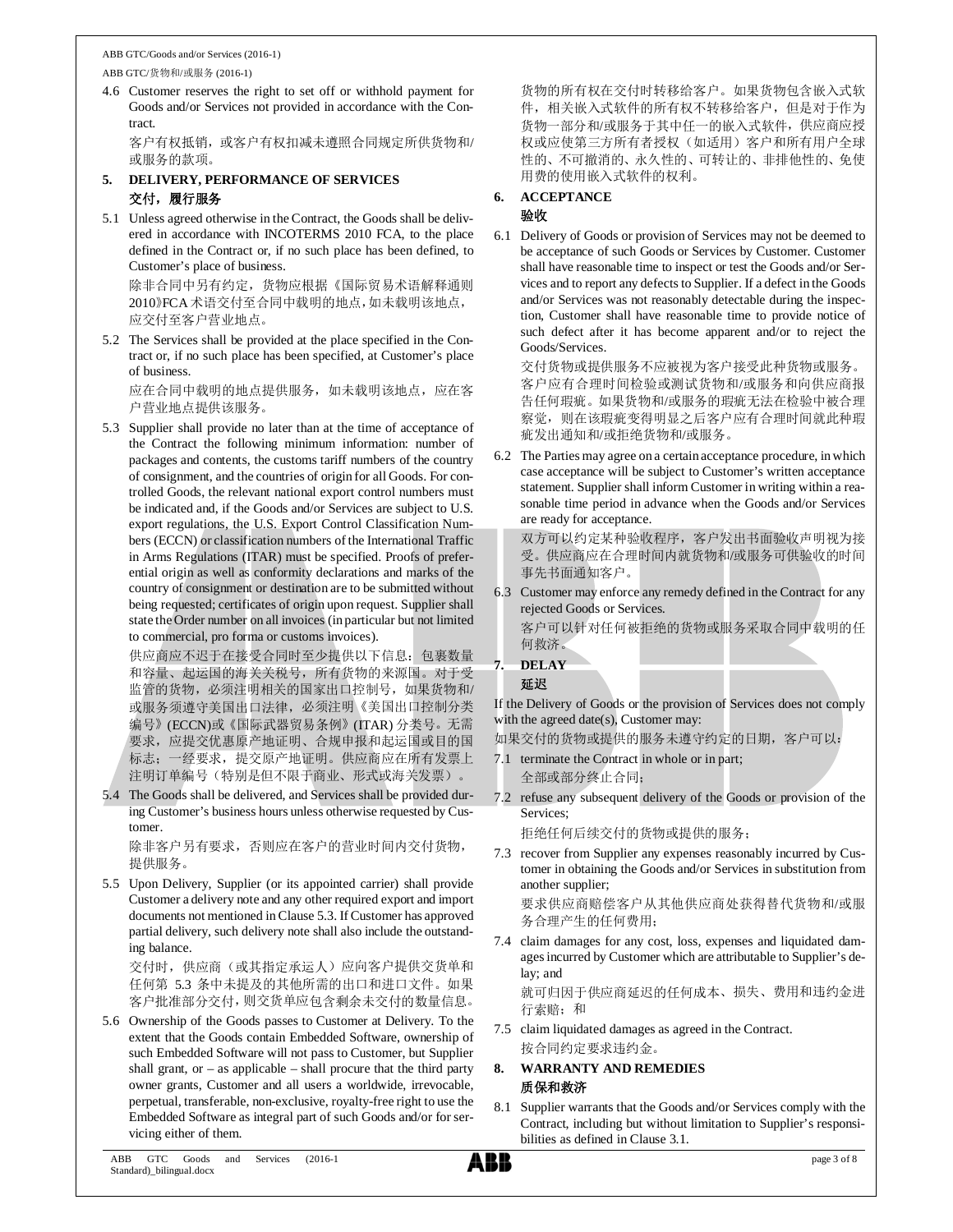ABB GTC/货物和/或服务 (2016-1) 供应商保证货物和/或服务符合合同,包括但不限于第 3.1 条

中定义的供应商责任。

8.2 Supplier warrants that the Goods are new and unused at the date of Delivery and remain free from defects during the warranty period.

供应商保证货物在交付日是全新未用的,并在质保期内无瑕 疵。

- 8.3 The warranty period is twenty four (24) months from Delivery. 质保期为交付后二十四(24)个月。
- 8.4 In case of breach of any warranty which is not remedied within forty eight (48) hours from Customer's notification, or in case of any other breach of the Contract, Customer is entitled to enforce any or more of the following remedies at its discretion and at Supplier's expense:

如果违反任何质保规定,且未在客户通知后的四十八(48) 个小时内补救,或如有任何其他违反合同的行为,客户有权 自主决定并由供应商承担费用实施以下任何或多项救济:

8.4.1to give Supplier another opportunity to carry out any additional work necessary to ensure that the Contract is fulfilled, and/or to obtain prompt repair or replacement of the defective Goods and/or Services;

给予供应商另一个机会采取额外的必要措施,以确保满足合 同要求,和/或迅速修理或更换有瑕疵的货物和/或服务;

8.4.2to carry out (or to instruct a third party to carry out) any additional work necessary to make the Goods and/or Services comply with the Contract;

采取(或指示第三方采取)任何额外的必要措施使货物和/或 服务符合合同要求;

- 8.4.3to refuse any further Goods and/or Services; 拒绝任何后续的货物和/或服务;
- 8.4.4to claim such damages as may have been sustained by Customer as a result of Supplier's breach of the Contract;

就供应商违反合同导致客户遭受的损害进行索赔;

8.4.5to terminate the Contract; in such event Customer has no obligation to compensate Supplier, and, at Customer's option, Supplier shall pay back to Customer any remuneration received from Customer for the Goods and/or Services and take back the Goods at Supplier's own cost and risk.

终止合同;在此情况下,客户没有义务补偿供应商,且如客 户要求,供应商应将任何从客户处收取的货物和/或服务的款 项返还客户,并自担费用和风险取回货物。

- 8.5 In case of a breach of any warranty, the entire warranty period shall be restarted for the defective Goods/Services from the date the remediation is completed to Customer's satisfaction. 如果违反任何质保规定,有瑕疵的货物/服务的整个质保期间
- 应自补救措施以客户满意的方式实施完毕之日起重新起算。 8.6 The rights and remedies available to Customer under the Contract are cumulative and are not exclusive of any rights or remedies available at law or in equity. 客户享有的合同下的权利和救济是累积性的,并不排除根据

法律或衡平法享有的任何权利或救济。

#### **9. INTELLECTUAL PROPERTY** 知识产权

9.1 Subject to Clause 9.2, Supplier hereby grants Customer, or undertakes to procure that Customer is granted, a worldwide, irrevocable, transferable, non-exclusive, royalty-free license to use the Intellectual Property Rights in the Goods, including Embedded Software, if any.

根据第 9.2 条,供应商在此授予客户,或承诺使客户被授予全 球范围内的、不可撤销的、可转让的、非排他性的、免费的使 用货物,包括嵌入式软件(如有)的知识产权的许可。

9.2 Supplier herewith assigns to Customer full ownership rights in any Intellectual Property in Goods resulting from the Services. Supplier further agrees, upon Customer's request and at its cost, to take all further steps necessary to perfect Customer's ownership to the Intellectual Property.

供应商向客户转让服务所产生的货物的任何知识产权的完整 所有权。一旦客户要求并承担其费用,供应商进一步同意采 取所有进一步必要的措施完善客户对知识产权的所有权。

9.3 Intellectual Property Rights in any Goods created by or licensed to Supplier prior or outside a Contract (Pre-Existing IPR) will remain vested in Supplier (or the third party owner). To the extent that Pre-Existing IPR are embedded in any Goods resulting from the Services, Supplier grants, or undertakes to procure that the third party owner grants, Customer and its Affiliates a worldwide, irrevocable, transferable, non-exclusive, royalty-free license to use the Pre-Existing IPR as part of such Goods, including the right to improve, develop, market, distribute, sublicense or otherwise use such Pre-Existing IPR.

在合同生成之前或在合同的范围之外,由供应商创造或许可 给供应商的任何货物的知识产权("既存知识产权")由供应 商(或第三方)所有。如果"既存知识产权"被嵌入任何服务 所产生的货物中,供应商授权,或承诺使第三方所有者授权 客户及其关联公司全球性的、不可撤销的、可转让的、非独 家的、免许可费的许可使用作为该货物一部分的既存知识产 权,包括改进、开发、营销、分销、分许可、或以任何其他方 式使用此种既存知识产权的权利。

9.4 Supplier must specify in writing and prior to Delivery all open source software contained in or used by Embedded Software, if any, and request Customer's written approval. Supplier agrees to replace at its own cost any open source software components rejected by Customer with software of at least the same quality and functionality.

供应商必须在交付之前书面说明所有嵌入式软件包含或使用 的开源软件(如有),并要得到客户书面批准。供应商同意自 担费用以至少同样质量和功能的软件代替客户拒绝的任何开 源软件元件。

9.5 If any claim is made against Customer that Supplier's Goods and/or Services infringe a third party's Intellectual Property Rights, Supplier shall at its cost, but at Customer's discretion (i) procure for Customer and Customer's clients, as the case may be, the right to continue using the Goods and/or Services; (ii) modify the Goods and/or Services so they cease to be infringing; or (iii) replace the Goods and/or Services by non-infringing equivalents. Otherwise, Customer is entitled to terminate the Contract and to reclaim all sums which it has paid to Supplier thereunder.

如果因供应商的货物和/或服务侵犯第三方知识产权而使客 户被提起任何索赔,供应商应自担费用,由客户决定 (i)为客 户和客户的客户(视具体情况),获得继续使用货物和/或服 务的权利; (ii)修改货物和/或服务使之停止侵权; 或(iii) 以不 侵权的同等物代替货物和/或服务。否则,客户有权终止合同 并要求供应商返还所有已支付给供应商的款项。

## **10. COMPLIANCE, INTEGRITY**

#### 诚信合规

10.1 Supplier shall provide the Goods and/or Services in compliance with all relevant laws, regulations, and codes of practice.

供应商应遵照所有相关法律、法规、和规范提供货物和/或服 务。

10.2 Supplier and its subcontractors must comply with the ABB Lists of Prohibited and Restricted Substances and with the reporting and

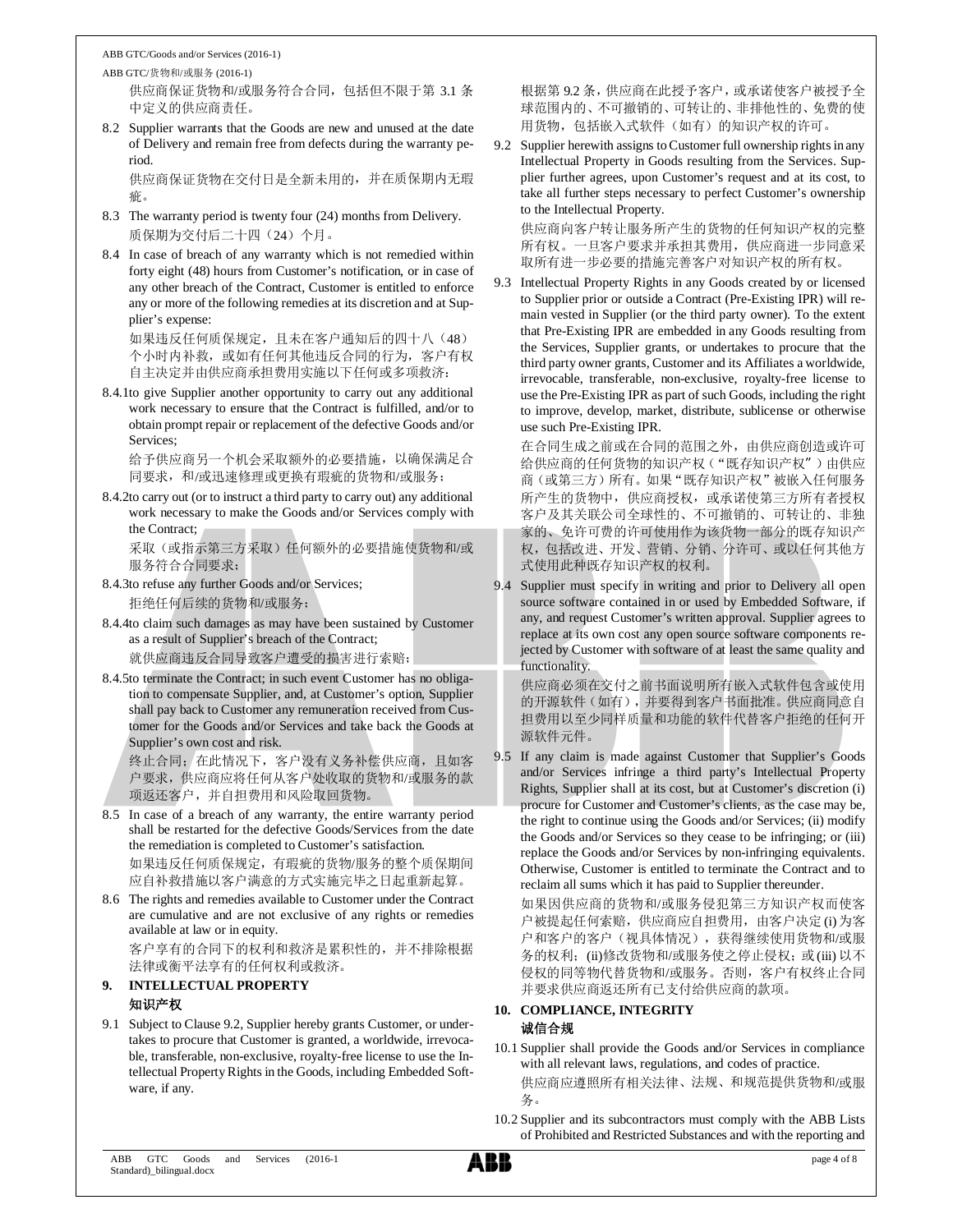#### ABB GTC/货物和/或服务 (2016-1)

other requirements regarding Conflict Minerals made available under **www.abb.com – Supplying – Material Compliance** or otherwise and shall provide Customer with documents, certificates and statements as requested. Any statement made by Supplier to Customer (whether directly or indirectly) with regard to materials used for or in connection with the Goods and/or Services will be deemed to be a representation under the Contract.

供应商和其分包商必须遵守《ABB 禁用和限制物质清单》规 定,以及有关冲突矿产的报告及其它要求,参见: www.abb.com - Supplying - Material Compliance, 或经要求 应向客户提供文件、证明和声明。任何供应商向客户所做的 关于使用于货物和/或服务的或与货物和/或服务有关的材料 之声明(无论是直接的还是间接的),将被视为合同下的一 种陈述。

10.3 Supplier represents and warrants that it is and will remain fully compliant with all applicable trade and customs laws, regulations, instructions, and policies, including, but not limited to, satisfying all necessary clearance requirements, proofs of origin, export and import licenses and exemptions from, and making all proper filings with appropriate governmental bodies and/or disclosures relating to the provision of services, the release or transfer of goods, hardware, software and technology.

供应商陈述并保证其是并将一直遵守所有适用的贸易和海关 法律,规定,指令以及政策,包括但不限于:满足有管辖权的 政府机构所有必须的清关要求,来源地证明,向其取得进出 口许可和豁免,完成所有适当的备案,和/或披露有关提供服 务,货物、硬件,软件和技术的转让或转移。

10.4 No material or equipment included in or used for the Goods and/or Services must originate from any company or country listed in any relevant embargo issued by the authority in the country where the Goods and/or Services will be used or an authority otherwise having influence over the equipment and material forming part of the Goods and/or Services. If any of the Goods and/or Services are or will be subject to export restrictions, it is Supplier's responsibility to promptly inform Customer in writing of the particulars of such restrictions.

若货物和/或服务在某一国家使用或某一机构以任何方式对 构成货物和/或服务的设备及材料有影响力,则货物和/或服务 不允许包含或使用过来自于被该国家列于禁止或限制贸易清 单上的公司或国家的材料或设备。如果任何货物和/或服务受 到或将要受到出口限制,供应商应负责立即书面告知客户有 关该等限制的详细情况。

10.5 Both Parties warrant that each will not, directly or indirectly, and that each has no knowledge that other persons will, directly or indirectly, make any payment, gift or other commitment to its customers, to government officials or to agents, directors and employees of each Party, or any other party in a manner contrary to applicable laws (including but not limited to the U. S. Foreign Corrupt Practices Act, the UK Bribery Act 2010 and, where applicable, legislation enacted by member states and signatories implementing the OECD Convention Combating Bribery of Foreign Officials), and shall comply with all relevant laws, regulations, ordinances and rules regarding bribery and corruption. Nothing in the Contract will render either Party or any of its Affiliates liable to reimburse the other for any such consideration given or promised.

双方特此保证,任何一方不会,且未知悉其他人会,直接或 间接地,以违反相关法律(包括但不限于美国《反海外贿赂 法》、《2010 年英国反贿赂法案》,以及适用的经合组织成 员国为实施《禁止在国际商业交易中贿赂外国政府官员公约》 制定的立法)规定的方式,向各方或任何他方客户、政府官 员、双方的代理、董事和员工或任何第三方付款、赠送礼物 或做出其他承诺,并且双方应遵守所有有关贿赂和腐败的法

律、法规、条例和规定。本合同的任何规定均不使任何一方 或任何其关联公司承担义务偿付另一方任何已给予的或承诺 的此种对价。

- 10.6 Supplier herewith acknowledges and confirms that Supplier has received a copy of ABB's Code of Conduct and ABB's Supplier Code of Conduct or has been provided information on how to access both ABB Codes of Conduct online under **www.abb.com/Integrity**. Supplier agrees to perform its contractual obligations in accordance with both ABB Codes of Conduct. 供应商在此认可并确认,其已收到一份 ABB 的行为准则和 《ABB 供应商行为准则》或已知悉如何在线获取 ABB 行为 准则(**www.abb.com/Integrity**)的信息。供应商同意按照 ABB 的行为准则履行其合同义务。
- 10.7 ABB has established reporting channels where Supplier and its employees may report suspected violations of applicable laws, policies or standards of conduct: Web portal: **www.abb.com/Integrity – Reporting Channels**; contact details specified on this Web portal. ABB 已建立了报告渠道,供应商和其员工可以通过此渠道报 告可疑的违反适用的法律、政策或标准的行为:网址: **www.abb.com/Integrity – Reporting Channels**;联系详情见网 站。
- 10.8 Any violation of an obligation contained in this Clause 10 is a material breach of the Contract and entitles the other Party to terminate the Contract with immediate effect and without prejudice to any further rights or remedies available thereunder or at law. Notwithstanding anything to the contrary in the Contract, Supplier shall, without any limitations, indemnify and hold harmless Customer for all liabilities, damages, cost or expenses incurred as a result of any such violation and termination of the Contract, or arising from export restrictions concealed by Supplier.

任何对第 10 条义务的违反是对本合同的实质性违约,并使另 一方有权终止合同并立即生效,且不影响其根据本合同或法 律获得任何进一步的权利或救济。尽管合同中有任何相反规 定,供应商应无限制地补偿和使客户免受由任何此种违反或 终止合同导致的或由供应商隐瞒出口限制导致的所有责任、 损害、成本或费用。

**11. CONFIDENTIALITY, DATA SECURITY, DATA PROTECTION**

#### 保密,数据安全,数据保护

11.1 Supplier shall keep in strict confidence all Customer Data and any other information concerning Customer's or its Affiliates' business, their products and/or their technologies which Supplier obtains in connection with the Goods and/or Services to be provided (whether before or after acceptance of the Contract). Supplier shall restrict disclosure of such confidential material to such of its employees, agents or subcontractors or other third parties as need to know the same for the purpose of the provision of the Goods and/or Services to Customer. Supplier shall ensure that such employees, agents, subcontractors or other third parties are subject to and comply with the same obligations of confidentiality as applicable to Supplier and will be liable for any unauthorized disclosures.

供应商应对供应商获得的所有关于货物和/或服务(无论是接 受合同之前或之后)的客户数据和其他任何关于客户或其关 联公司业务、产品和/或技术的信息进行严格保密。供应商应 对因向客户提供货物和/或服务之目的而需知晓此类保密材 料的供应商的员工、代理或分包商或其他第三方限制披露此 类保密材料。供应商应保证这些员工、代理或分包商或其他 第三方遵守和符合适用于供应商的同样的保密义务,并对任 何未经授权的披露负责。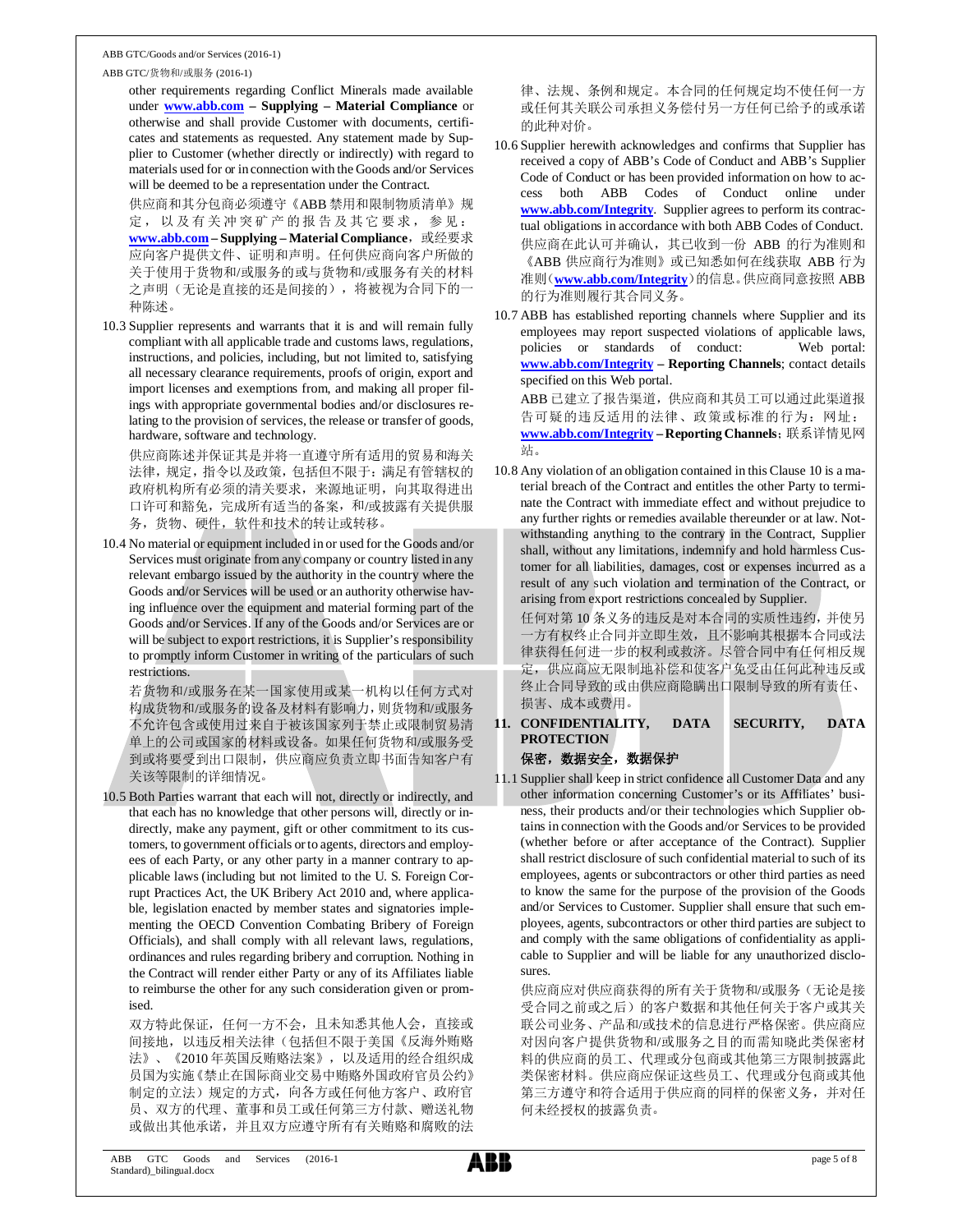ABB GTC/货物和/或服务 (2016-1)

11.2 Supplier shall apply appropriate safeguards, adequate to the type of Customer Data to be protected, against the unauthorised access or disclosure of Customer Data and protect such Customer Data in accordance with the generally accepted standards of protection in the related industry, or in the same manner and to the same degree that it protects its own confidential and proprietary information – whichever standard is higher. Supplier may disclose confidential information to Permitted Additional Recipients (which means Supplier's authorised representatives, including auditors, counsels, consultants and advisors) provided always that (i) such information is disclosed on a strict need-to-know basis, and (ii) such Permitted Additional Recipients sign with Supplier a confidentiality agreement with terms substantially similar hereto or, where applicable, are required to comply with codes of professional conduct ensuring confidentiality of such information. 供应商应使用足以保护客户数据的合适的保护措施防止未经

授权进入或披露客户数据,根据相关行业通常接受的保护标 准保护客户数据, 或与保护其自有保密和专有信息相同方式 和相同程度保护数据-以高者为准。供应商可向"例外许可接 收者"(指供应商授权的代表,包括审计师、顾问、咨询师和 提供建议者)披露保密信息,但前提是(i)此种信息严格的以 有必要知道为基础而披露, 和(ii)此种例外许可接收者与供应 商签署条款与本合同实质相似的保密协议, 或须遵守确保信 息保密的专业行为准则(如适用)。

11.3 Supplier must not (i) use Customer Data for any other purposes than for providing the Goods and/or Services, or (ii) reproduce the Customer Data in whole or in part in any form except as may be required by the respective contractual documents, or (iii) disclose Customer Data to any third party, except to Permitted Additional Recipients or with the prior written consent of Customer.

不允许供应商(i) 为非提供货物和/或服务之目的使用客户数 据; 或(ii) 以任何形式全部或部分复制客户数据, 除非该等复 制是履行相关合同文件所需的;或(iii)向任何第三方披露客户 数据,向例外许可接收方披露和客户事先书面同意除外。

11.4 Supplier shall install and update at its own cost required adequate virus protection software and operating system security patches for all computers and software utilized in connection with providing the Goods and/or Services.

供应商应自担费用为与提供货物和/或服务有关的所有电脑 和软件安装和更新所需的足够的病毒防护软件和操作系统安 全补丁。

11.5 Supplier shall inform Customer without delay about suspicion of breaches of data security or other serious incidents or irregularities regarding any Customer Data.

供应商应不延迟地通知客户对于违反数据安全的怀疑或其他 严重事件或任何和客户数据有关的不寻常事件。

11.6 Supplier agrees that Customer is allowed to provide any information received from Supplier to any Affiliate of Customer. Supplier shall obtain in advance all necessary approval or consent for Customer to provide such information to Customer's Affiliates if such information is confidential for any reason or subject to applicable data protection or privacy laws and regulations.

供应商同意客户可以向客户的任何关联公司提供来自于供应 商的任何信息。供应商应就客户向客户的关联公司提供此种 信息事先获得所必要的批准或同意,如果此种信息因任何原 因或须遵守适用的数据保护或隐私法律法规而是保密的。

#### **12. LIABILITY AND INDEMNITY** 责任和赔偿

12.1 Without prejudice to applicable mandatory law, Supplier shall, without any limitations, indemnify and hold harmless Customer for all liabilities, damages, cost, losses or expenses incurred by Customer as a result of Supplier's breach of the Contract. Supplier

shall, without any limitations, indemnify and hold harmless Customer for any claim made by a third party against Customer in connection with the Goods and/or Services, including but without limitation to claims that such Goods and/or Services infringe a third party's Intellectual Property Rights. Upon Customer's request Supplier shall defend Customer against any third party claims.

在不影响适用的强制性法律的情况下,供应商应无限制地补 偿客户和使客户免受由于供应商违反合同而使客户遭受的所 有责任、损害、费用、损失或开支。供应商应无限制地补偿客 户和使客户免受第三方向客户提出的与货物和/或服务有关 的任何索赔,包括但不限于此种货物和/或服务侵犯第三方知 识产权的索赔。经客户要求,供应商应就任何第三方索赔为 客户辩护。

12.2 Supplier is responsible for the control and management of all of its employees, suppliers and/or subcontractors, and it is responsible for their acts or omissions as if they were the acts or omissions of Supplier.

供应商负责对其所有员工、供应商和/或分包商进行控制和管 理,并对他们的行为或疏忽负责,就如这些行为或疏忽是供 应商所为。

12.3 Supplier shall maintain in force, and upon request provide evidence of, adequate liability insurance and statutory worker's compensation/employer's liability insurance with reputable and financially sound insurers, which however will not relieve Supplier from any liability towards Customer. The insured amount cannot be considered as limitation of liability.

供应商应有效保存并应要求提供在声誉和经济状况良好的保 险机构投保的足够的责任保险和法定的劳工保险/雇主责任 保险的证明,但该保险并不免除任何供应商向客户承担的责 任。投保额不应被视为责任限制。

12.4 Customer reserves the right to set off any claims under a Contract against any amounts owed to Supplier. 客户有权以合同项下的任何索赔额抵消应付给供应商的任何 款项。

### **13. TERMINATION**

- 终止
- 13.1 Customer may terminate the Contract for convenience in whole or in part by giving Supplier thirty (30) calendar days written notice. In such event Customer shall pay to Supplier the value of the delivered but unpaid Goods and/or Services and proven direct cost reasonably incurred by Supplier for the undelivered Goods and/or Services, however in no event more than the price for the Goods and/or Services agreed under the Contract. No further compensation will be due to Supplier.

客户可提前三十(30)个日历日向供应商发出书面通知因便 利全部或部分终止合同。在这种情况下,客户应向供应商支 付已提供的但未被偿付的货物和/或服务的价值和未提供的 货物和/或服务所产生的经过证实的直接合理成本,但是在任 何情况下该支付金额不应超过合同项下的货物和/或服务价 格。供应商将不能获得任何进一步补偿。

13.2 In the event of Supplier's breach of the Contract, Customer is entitled to terminate the Contract in accordance with Clause 8.4. 在供应商违反合同的情况下,客户有权根据第 8.4 条终止合 同。

13.3 Customer may terminate the Contract with immediate effect by notice in writing in the event that (i) an interim order is applied for or made, or a voluntary arrangement approved, or a petition for a bankruptcy order is presented or a bankruptcy order is made against Supplier; or (ii) any circumstances arise which entitle the court or a creditor to appoint a receiver or administrator or to make a winding-up order; or (iii) other similar action is taken against or

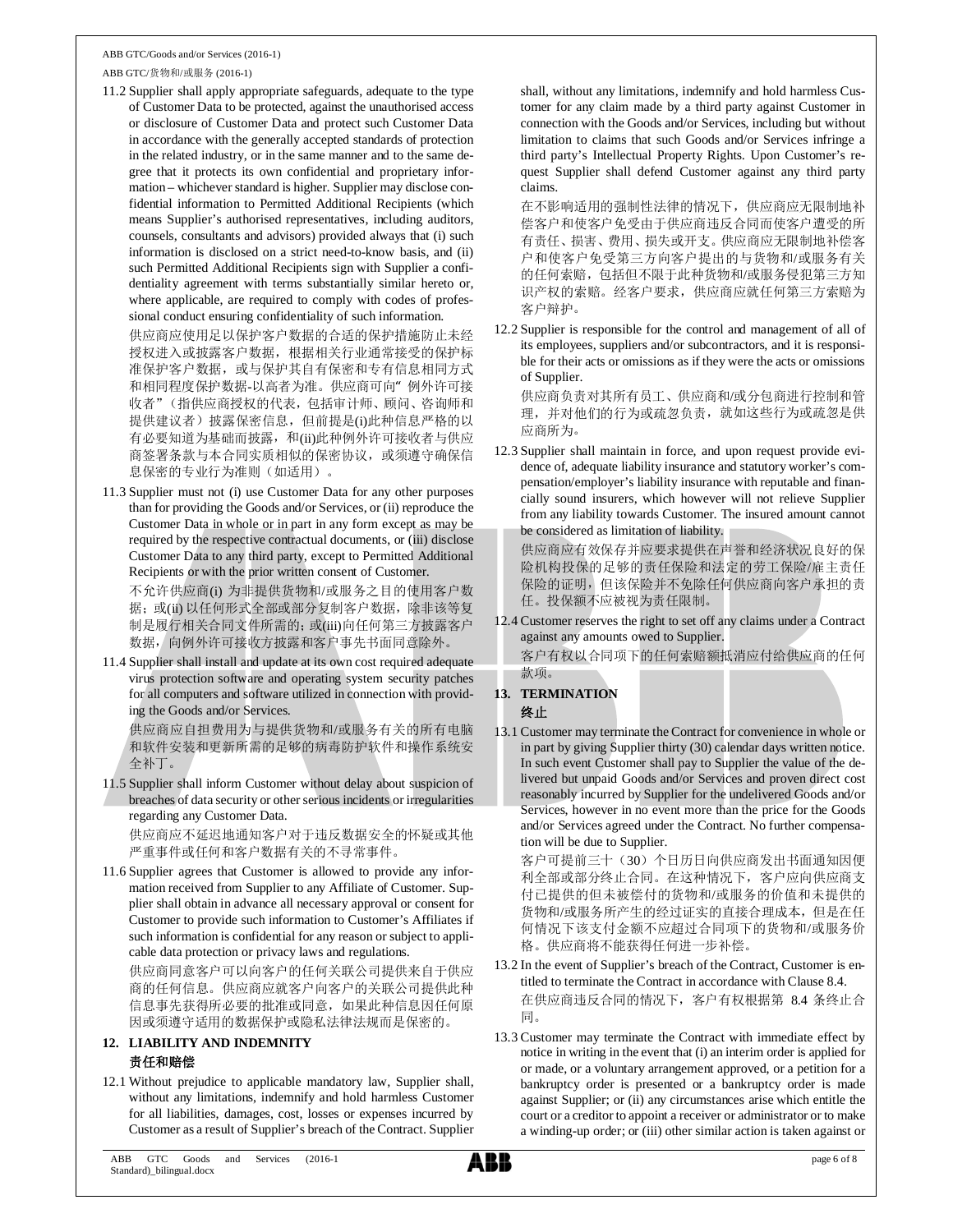ABB GTC/货物和/或服务 (2016-1)

by Supplier by reason of its insolvency or in consequence of debt; or (iv) there is a change of control of Supplier.

若(i)针对供应商已申请临时指令、或批准的自愿安排、或已 申请破产指令或已经做出破产指令; 或(ii)出现了法院或债权 人指定了接管人或管理人的任何情形,或做出了自愿清算指 令;或(iii)因破产或由此产生的债务已提起针对供应商的或供 应商提起了其他类似的行动;或(iv)供应商的控制权有变化, 客户可以通过书面通知终止合同并立即生效。

13.4 Upon termination Supplier shall immediately and at Supplier's expense return to Customer all respective Customer property (including any Customer Data, documentation, and transfer of Intellectual Property) then under Supplier's control and provide Customer with the complete documentation about the delivered Goods and/or Services.

一旦合同终止,供应商应自担费用立即将所有供应商控制的 相关的客户财产(包括任何客户数据、文档、和转让的知识 财产)返还给客户,并向客户提供完整的与已交付货物和/或 服务相关的文档。

#### **14. FORCE MAJEURE** 不可抗力

14.1 Neither Party will be liable for any delay or failure to perform its obligations under a Contract if the delay or failure results from an event of Force Majeure. Force Majeure means an event that was not foreseeable by the affected Party at the time of execution of the Contract, is unavoidable and outside the reasonable control of the affected Party, provided that it cannot overcome such event despite all reasonable efforts, and that it provides notice to the other Party within five (5) calendar days from occurrence of the Force Majeure event.

任何一方不对由于不可抗力事件导致的延迟履行或未能履行 合同项下的义务负责。不可抗力事件指受影响方在执行合同 时不能预见、不可避免的和在受影响方合理控制之外的事件, 前提条件是尽管付出了所有合理努力,受影响方仍无法克服 此种事件,并且受影响方在发生不可抗力事件后五(5)个日 历日内通知了另一方。

14.2 If a Force Majeure event exceeds thirty (30) calendar days, either Party may terminate the Contract forthwith by written notice without liability. Each Party shall use reasonable efforts to minimise the effects of the Force Majeure event.

如果不可抗力事件持续超过三十(30)个日历日,任何一方 可以通过书面形式通知终止合同,而无需承担责任。每方都 应尽其合理努力,减轻不可抗力事件的影响。

#### **15. ASSIGNMENT AND SUBCONTRACTING** 转让和分包

15.1 Supplier may neither assign, nor transfer, encumber nor subcontract the Contract, nor any parts thereof (including any monetary receivables from Customer) without prior written approval of Customer.

未经客户的事先书面批准,供应商不得转让、转移、抵押或 分包合同或其任何部分(包括来自客户的任何应收款)。

15.2 Customer may assign, transfer, encumber, subcontract or deal in any other manner with the Contract or parts thereof to its Affiliates.

客户可将合同或其任何部分转让、转移、抵押、分包或以其 他方式交易给其关联公司。

### **16. NOTICES**

#### 通知

Any notice must be given duly signed by registered mail, courier, fax or by e-mail to the address of the relevant Party as stated in the Contract or to such other address as such Party may have notified in writing. E-

mail and fax require written confirmation of the receiving Party. Supplier's reply, correspondence, information or documentation related to the Contract must be provided in the language used in the Contract.

任何通知必须以挂号信、快件、传真或电子邮件的方式发送至合 同中说明的相关方的地址或该方以书面形式通知另一方的其他地 址。以电子邮件和传真发送的通知要求接收方的书面确认。供应 商与合同有关的回复、通信、信息或文件必须以合同中使用的语 言提供。

### **17. WAIVERS**

#### 弃权

Failure to enforce or exercise any term of the Contract does not constitute a waiver of such term and does not affect the right later to enforce such or any other term therein contained.

未能实施或执行合同的任何条款不构成放弃该条款,并且不影响 以后执行该条款或任何其他条款的权利。

#### **18. GOVERNING LAW AND DISPUTE SETTLEMENT** 管辖法律和争议解决

18.1 The Contract is governed by the laws of the country (and/or the state, as applicable) where Customer is registered, however under exclusion of its conflict of law rules and the United Nations Convention on International Sale of Goods.

合同受客户注册国(和/或州,若适用)的法律管辖,《联合 国国际货物销售合同公约》和其冲突法规则不适用。

- 18.2 If Customer and Supplier are registered in the same country, any dispute arising in connection with the Contract which cannot be settled amicably shall be submitted for resolution to the jurisdiction of the competent courts at Customer's place of registration. 如果客户和供应商在同一国家注册,任何不能友好协商解决 的与合同有关的争议,应提交客户注册地的管辖法院进行裁 决。
- 18.3 If Customer and Supplier are registered in different countries, any dispute arising in connection with the Contract which cannot be settled amicably shall be finally settled under the Rules of Arbitration of the International Chamber of Commerce by one arbitrator appointed in accordance therewith. Place of arbitration shall be Customer's place of registration. The language of the proceedings and of the award shall be English. The decision of the arbitrator is final and binding upon both Parties, and neither Party may appeal for revision.

如果客户和供应商在不同国家注册,任何不能友好协商解决 的与合同有关的争议,应按照《国际商会仲裁规则》由遵照 该规则指定的一名仲裁员进行最终裁决。仲裁地应为客户的 注册地。仲裁程序和裁决语言应为英语。仲裁员的裁决是终 局裁决,并对双方均具约束力,任何一方都不可上诉改变原 裁决。

#### **19. SEVERABILITY** 可分割性

The invalidity or unenforceability of any term of the Contract will not adversely affect the validity or enforceability of the remaining terms. The Contract will be given effect as if the invalid or unenforceable term had been replaced by a term with a similar economic effect.

合同的任何条款无效或不可实施不会对剩余条款的有效性或可实 施性造成不利影响。合同将给予效力,如同无效或不可实施条款 已被具有类似经济效果的条款取代。

**20. SURVIVAL**

#### 续效性

20.1 Provisions of the Contract which either are expressed to survive its termination or from their nature or context it is contemplated that they are to survive such termination will remain in full force and effect notwithstanding such termination.